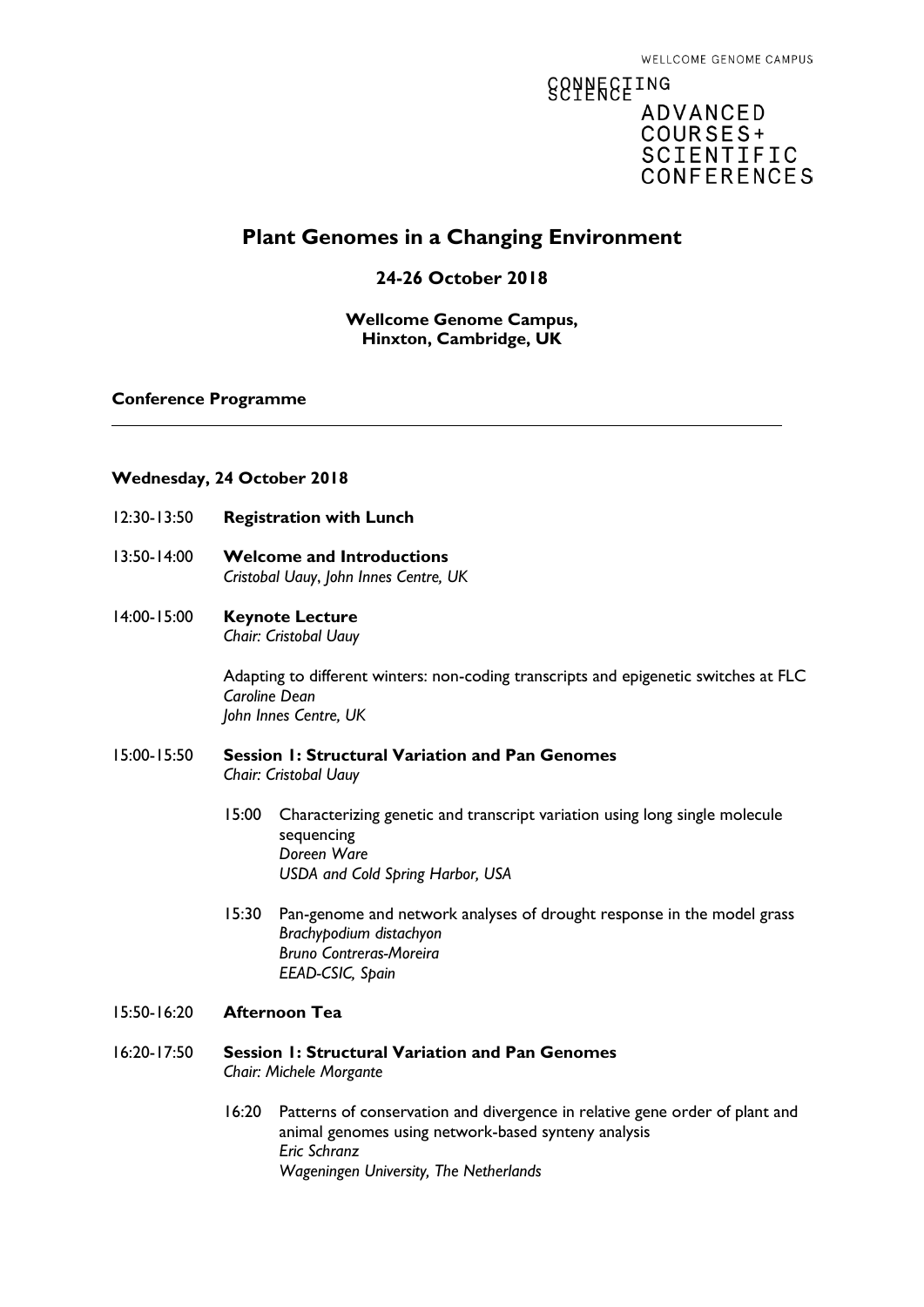- 16:50 The pan-genome of Brachypodium distachyon and its implications for polyploid genome evolution *John Vogel University of California, Berkely, USA*
- 17:20 Natural variation in telomere repeats, a major plant satellite DNA, correlates with flowering time variation *Zoe Lye New York University, USA*
- 17:40 Characterisation of the pan-genome of Vitis vinifera using Next Generation **Sequencing** *Gabriele Magris University of Udine, Italy*
- 18:00-18:20 **Lightning Talks**
- 18:20-19:15 **Poster Session**
- 19:15 **Dinner**

#### **Thursday, 25 October 2018**

### 09:00-10:40 **Session 2: Artificial Variation and Gene Editing** *Chair: Cristobal Uauy*

- 09:00 Controlled mobilization of transposable elements in plants: A tool for rapid crop breeding? *Etienne Bucher INRA, France*
- 09.30 Engineering plant genomes: achieving and understanding genomic change *Holger Puchta Karlsruhe Institute of Technology, Germany*
- 10:00 Leveraging genomic resources to study wheat senescence *Sophie Harrington John Innes Centre, UK*

### 10:20-10:50 **Morning Coffee**

- 10:50-12:30 **Session 3: Regulatory Variation and Systems Biology** *Chair: Sally Aitken*
	- 10:50 Molecular logic and emergent properties in receptor-receptor interaction networks *Youssef Belkhadir GMI Vienna, Austria*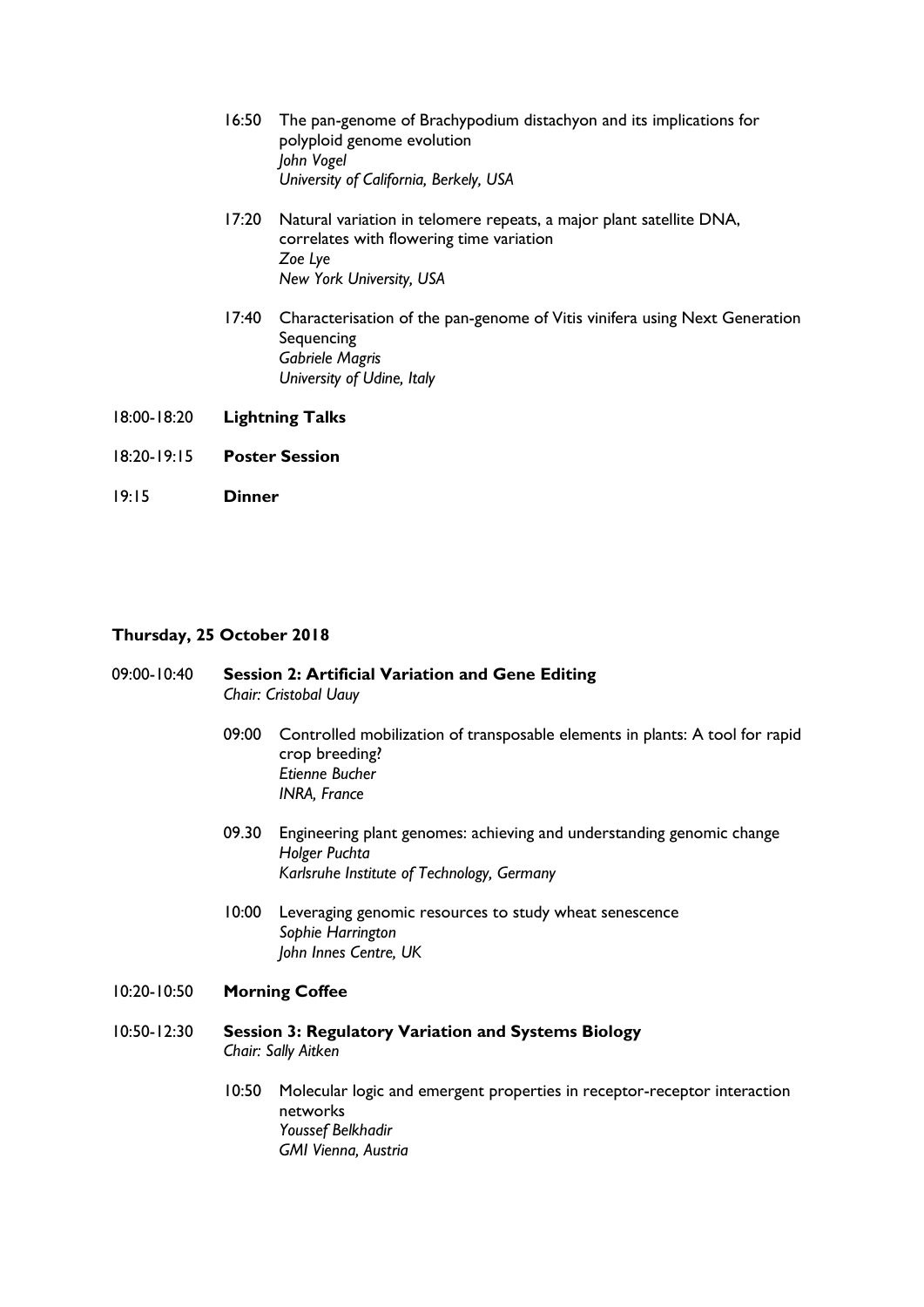- 11:20 Finding drugs in the garden *Anne Osbourn John Innes Centre, UK*
- 11:50 Integrating GWAS, eQTL, and precision phenotyping to support the identification of candidate genes for maize leaf development *Matteo Dell Acqua Scuola Superiore Sant'Anna, Italy*
- 12:10 Regulatory divergence in wound-responsive gene expression between domesticated and wild tomato *MingJung Liu Academia Sinica, Taiwan*

#### 12:30-14:00 **Lunch**

# 14:00-15:00 **Keynote Lecture**

*Chair: Joy Bergelson*

Long, slow lives facing rapid change: Climate adaptation in conifers *Sally Aitken University of British Columbia, Canada*

# 15:00-16:00 **Session 4: Natural Variation and Ancient Genomes**

*Chair: Joy Bergelson*

- 15:00 Reinforcing plant evolutionary genomics using ancient DNA *Hernan Burbano MPI Tübingen, Germany*
- 15:30 A major QTL for grain weight in wheat is associated with increased grain length and cell size *Jemima Brinton John Innes Centre, UK*

# 15:50-16:30 **Afternoon Tea**

### 16:30-18:15 **Session 4: Natural Variation and Ancient Genomes** *Chair: Joy Bergelson*

- 16:30 A novel mechanism underlies morphological diversity in plants *Esther van der Knaap University of Georgia, USA*
- 17:00 Natural variation of leaf secondary metabolites and underlying genetics in European white oaks *Benjamin Brachi INRA, France*
- 17:30 Plant genotype × herbivore genotype interactions shape the genetic architecture of resistance to herbivory in Arabidopsis *Andrew Gloss University of Chicago, USA*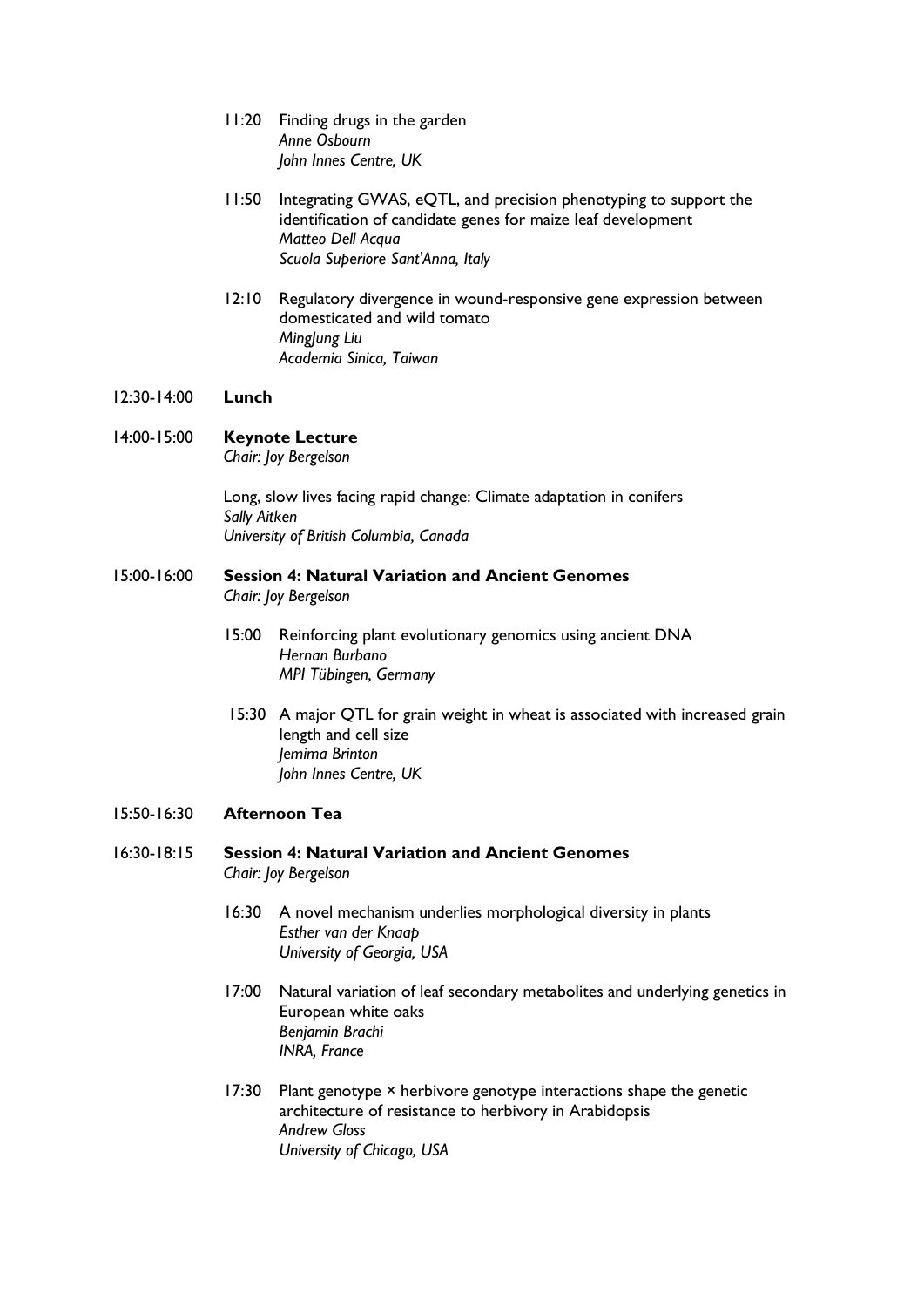- 17:50 Short message service: the role of miRNA signaling under drought stress in Brassica napus *Sarah Schiessl Weidenweber Justus Liebig University Giessen, Germany*
- 18:10 Convergent evolution of flower morphology after the transition to selfing in the genus Capsella *Adrien Sicard SLU Uppsala, Sweden*

18:30-19:15 **Drinks Reception**

# 19:15 **Conference Dinner**

# **Friday, 26 October 2018**

# 09:00-10:40 **Session 5: Epigenetic Variation** *Chair: Michele Morgante*

- 09:00 Epigenetic regulation of transposable elements drives plant speciation *Claudia Köhler Swedish University of Agricultural Sciences, Sweden*
- 09:30 Chromatin regulation of heat stress memory in plants *Isabel Bäurle University of Potsdam, Germany*
- 10:00 Both climate of origin and breeding efforts influence DNA methylation in Barley *Manu Dubin CNRS / Université de Lille, France*
- 10.20 Regulation of DNA methylation in Arabidopsis by folate metabolism *Martin Groth Helmholtz Zentrum München, Germany*

## 10:40-11:10 **Morning Coffee**

- 11:10-12:50 **Session 6: Novel Technologies for Genome Analysis** *Chair: Doreen Ware* 
	- 11:10 Ultra-long sequencing methods aid assembly of complex genomes *Nick Loman University of Birmingham, UK*
	- 11:40 Visualization and manipulation of genomes in sexual reproduction *Tetsuya Higashiyama Nagoya University, Japan*
	- 12:10 Developing fitness consequence maps for plant genomes *Zoé Joly Lopez New York University, USA*